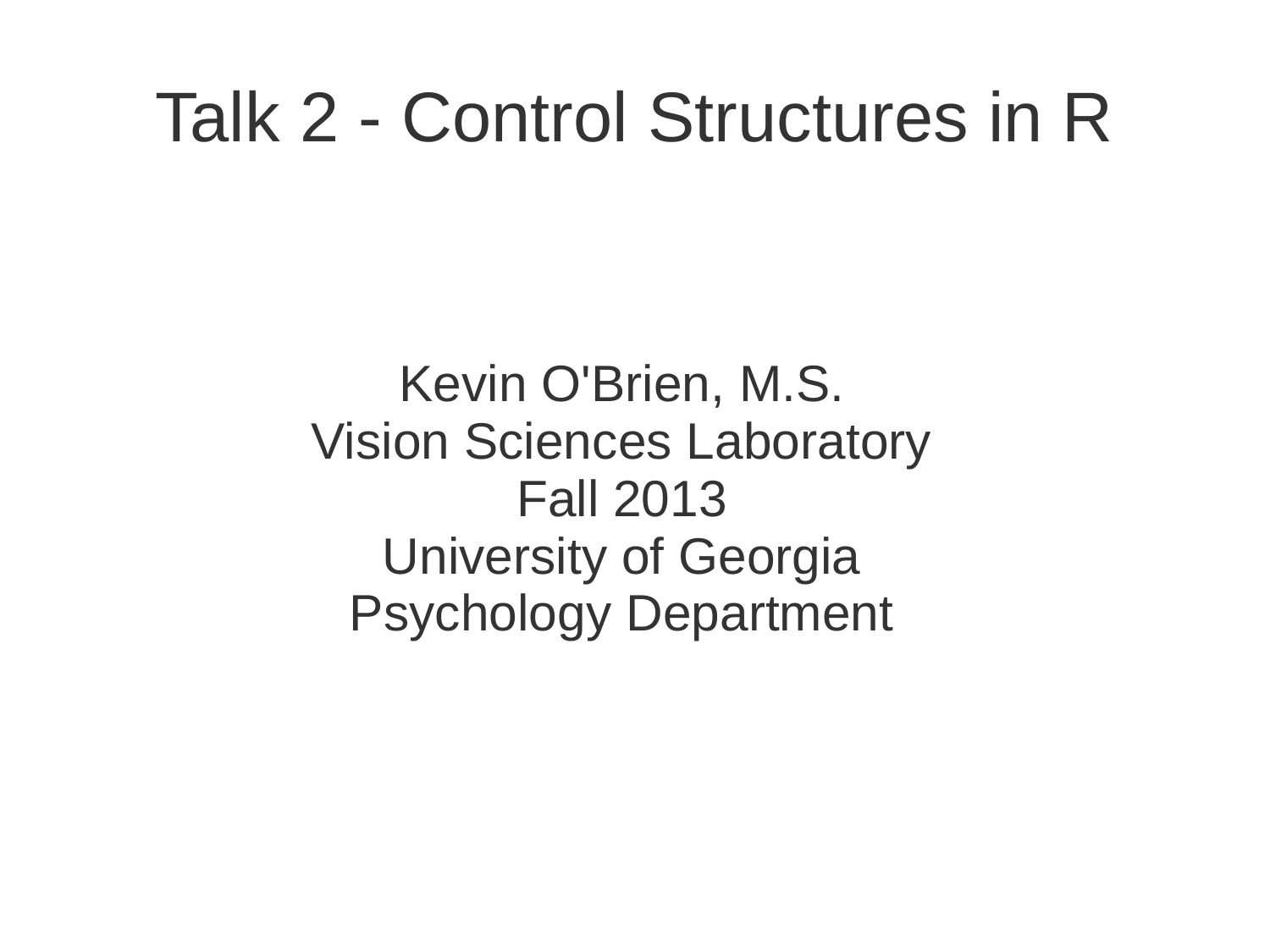## General Notes/Tips

- This presentation is in black and white to make it more easily printable.
- [http://www.statmethods.net](http://www.statmethods.net/) is a great resource
- This talk assumes you're using RStudio as a GUI for R.
- $\cdot$  Feed R a copy of your data, not the original
- Always think before you code, especially in loops, and start small
- "How can I find where my code is failing" is the first step in finding out why your code failed.
- When you're done with your code, clean everything up and run it again. If it works then, you're set and can repeat your analysis.
- While many computer languages have 0 referencing, R has 1 referencing. If this conflicts with your habits, you're probably at a skill level where you'll be able to readily spot those issues.
- Typing ?[function] (e.g. *?mean()* ) pulls up the help page nicer in RStudio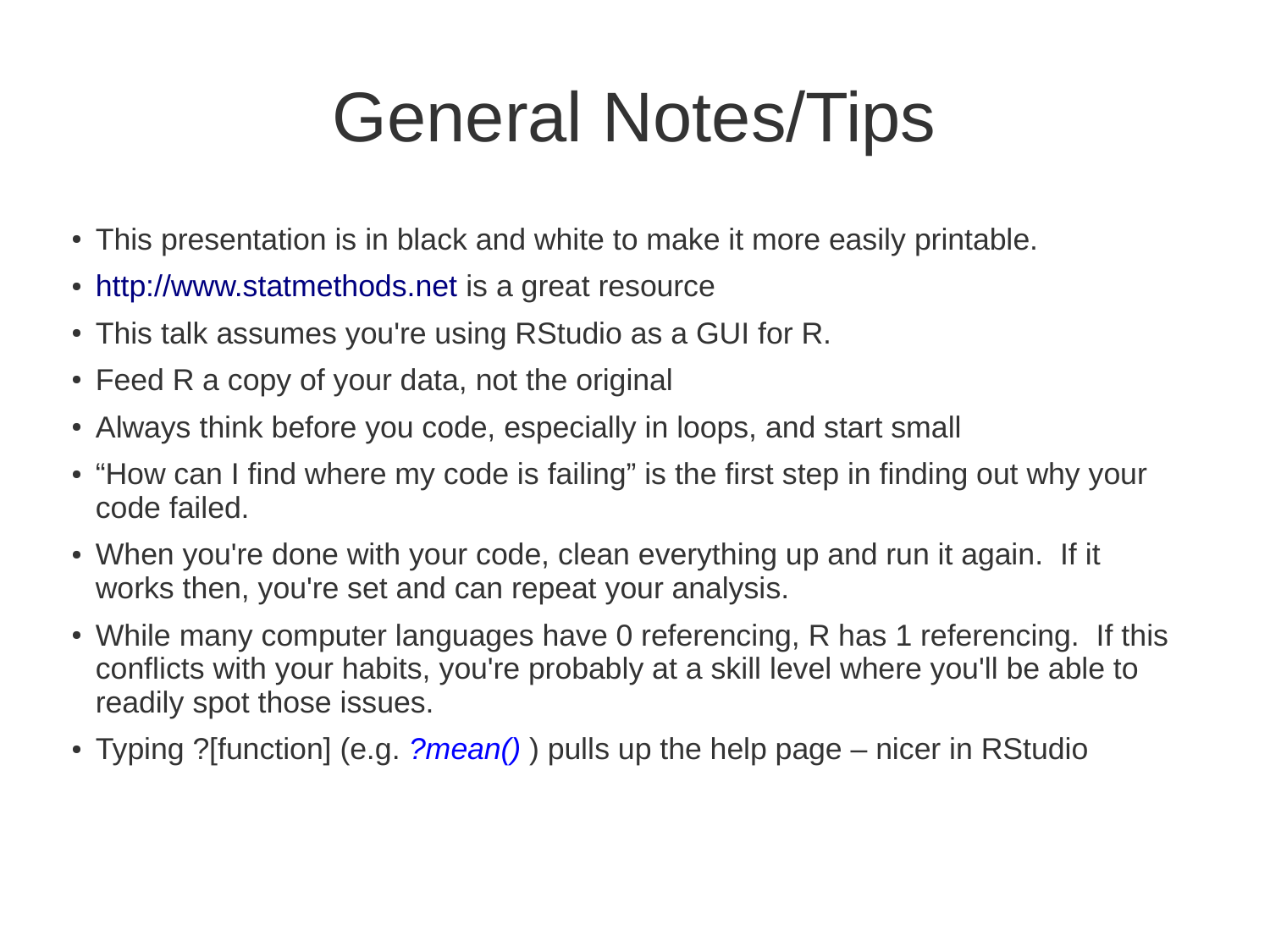# A Quick Word About Formatting

- #Comments are indicated by an octothorp
- Code in this talk is indicated in blue (should print in gray) and italics
	- *print("This demonstrates the print command");*
- In RStudio's output console, code is blue, output is black, and errors are red.
- It may seem silly to put semicolons at the end of individual lines, but make it a habit. Things fail catastrophically in loops without semicolons.
- The quotation marks that you type into one program may not paste correctly in R: "" vs *""*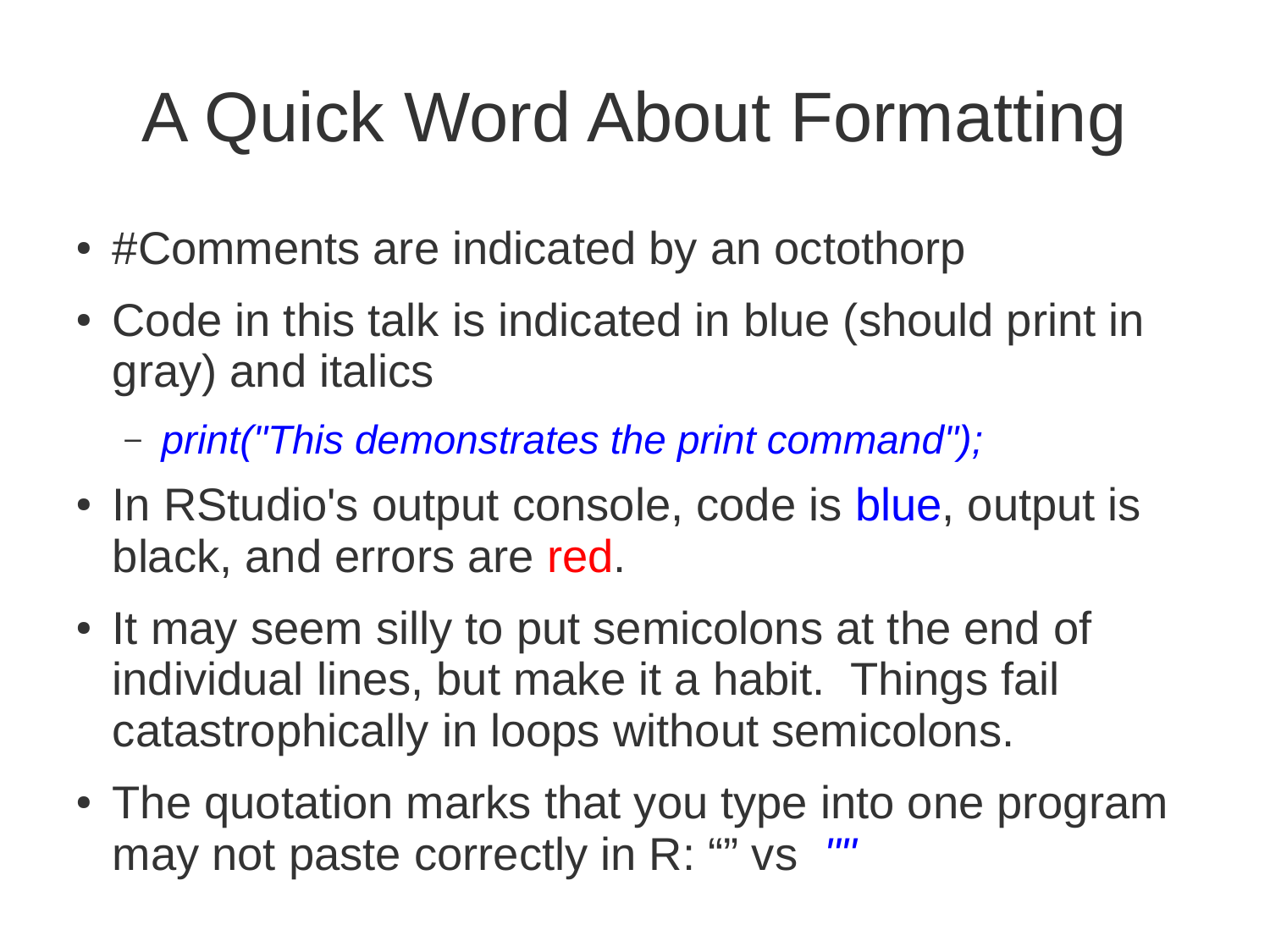## Object Types Are Important

- Vectors are one-dimensional arrays
	- *numerals<-c(1,2,3);*
	- *names<-c("one","two","three");*
	- *capitalNames<-c('ONE','TWO','THREE');*
- Data frames are a collection of vectors:
	- *numbers<-data.frame(numerals, names, capitalNames);*
	- *names(numbers)<-c('Numerals','LowerCase','UpperC ase');*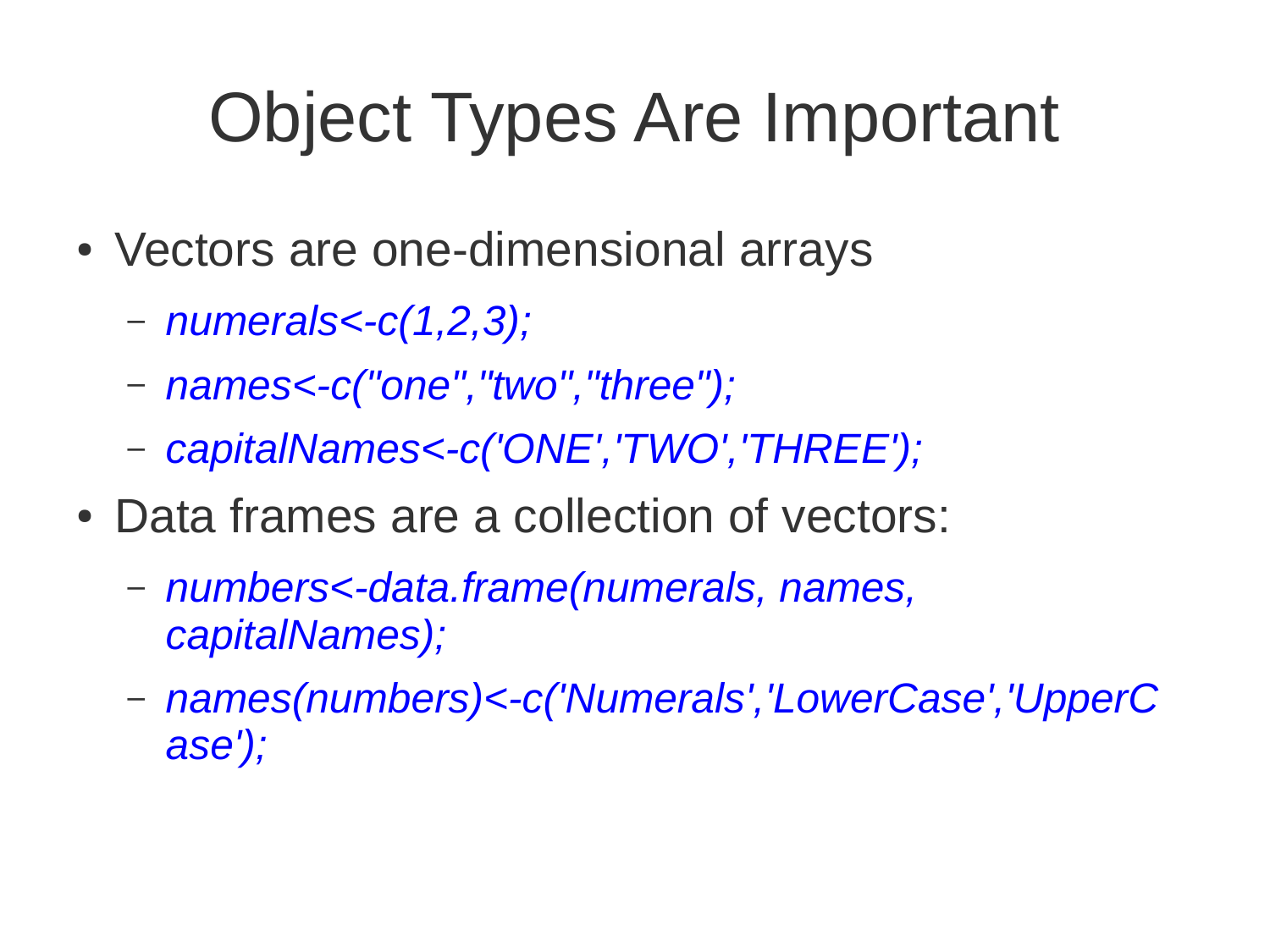## Basic Control Structures

- Boolean comparisons
- If() statement (and if()/else() statement)
- For() loop
- While() loop
- Switch Case
- Sapply / Lapply (R specific)
- Sequences and repeat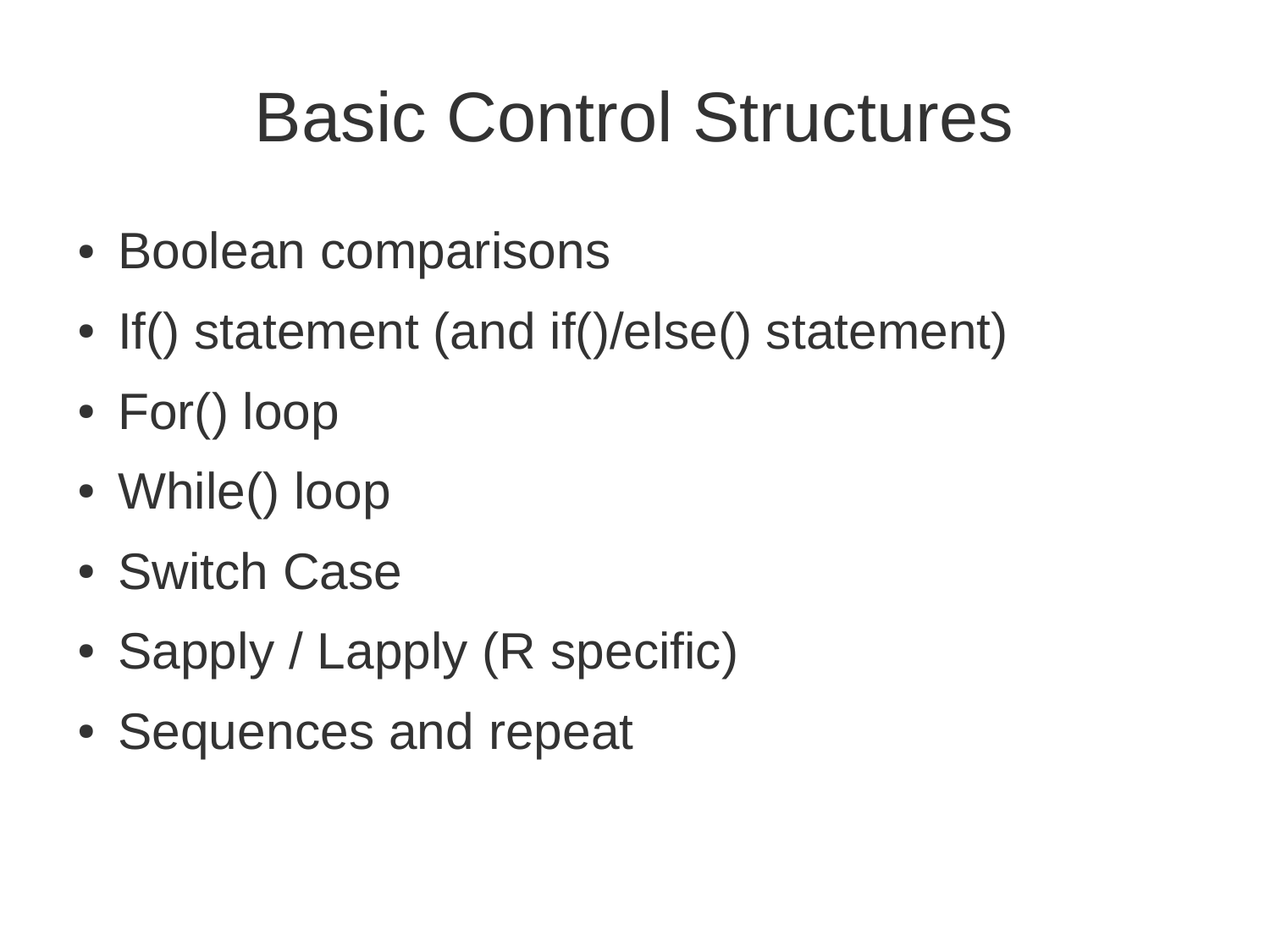## Boolean Comparisons

- A statement for a boolean comparison has to have a binary state (TRUE or FALSE)
- $\bullet$  == (check if equal)
- $\bullet$  <, >, <=, >= (less than, greater than, less than OR equal to, greater than OR equal to)
- $\bullet$  , &, ! (or, and, not)
- *isTRUE(1!=1);* (checks if contents are true)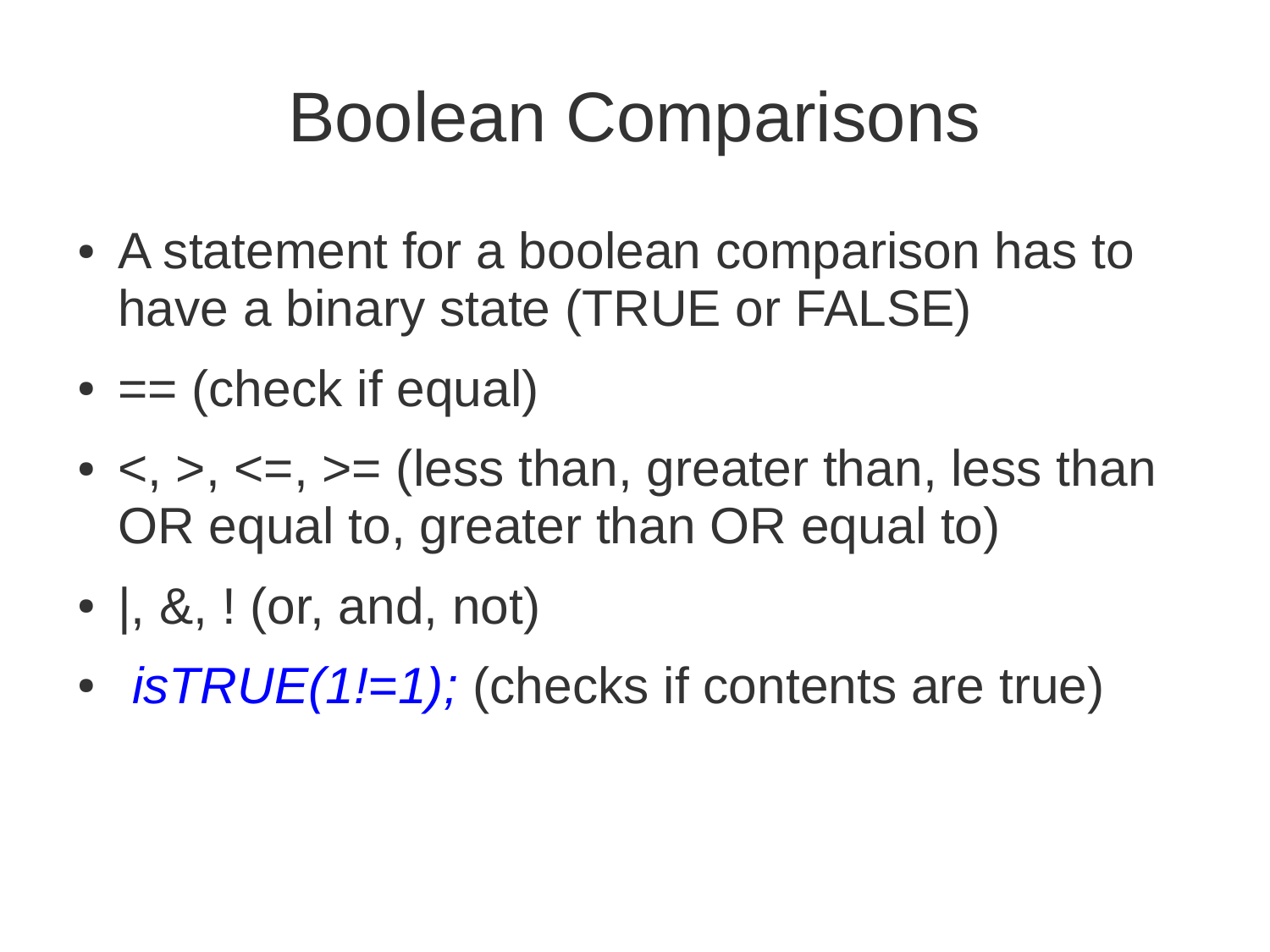## Boolean Comparator Examples

- 1==1; #True
- *1==0;* #False
- *1!=0;* #True
- *'a'=='a';* #True
- *1<0;* #False
- *1>0;* #True
- 1<=1; #True
- *1>=1;* #True
- *(TRUE & TRUE);*
- *(TRUE & FALSE);*
- *(TRUE | FALSE);*
- *(TRUE | TRUE);*
- *(FALSE | FALSE);*
- *(!FALSE);*
- *(!TRUE);*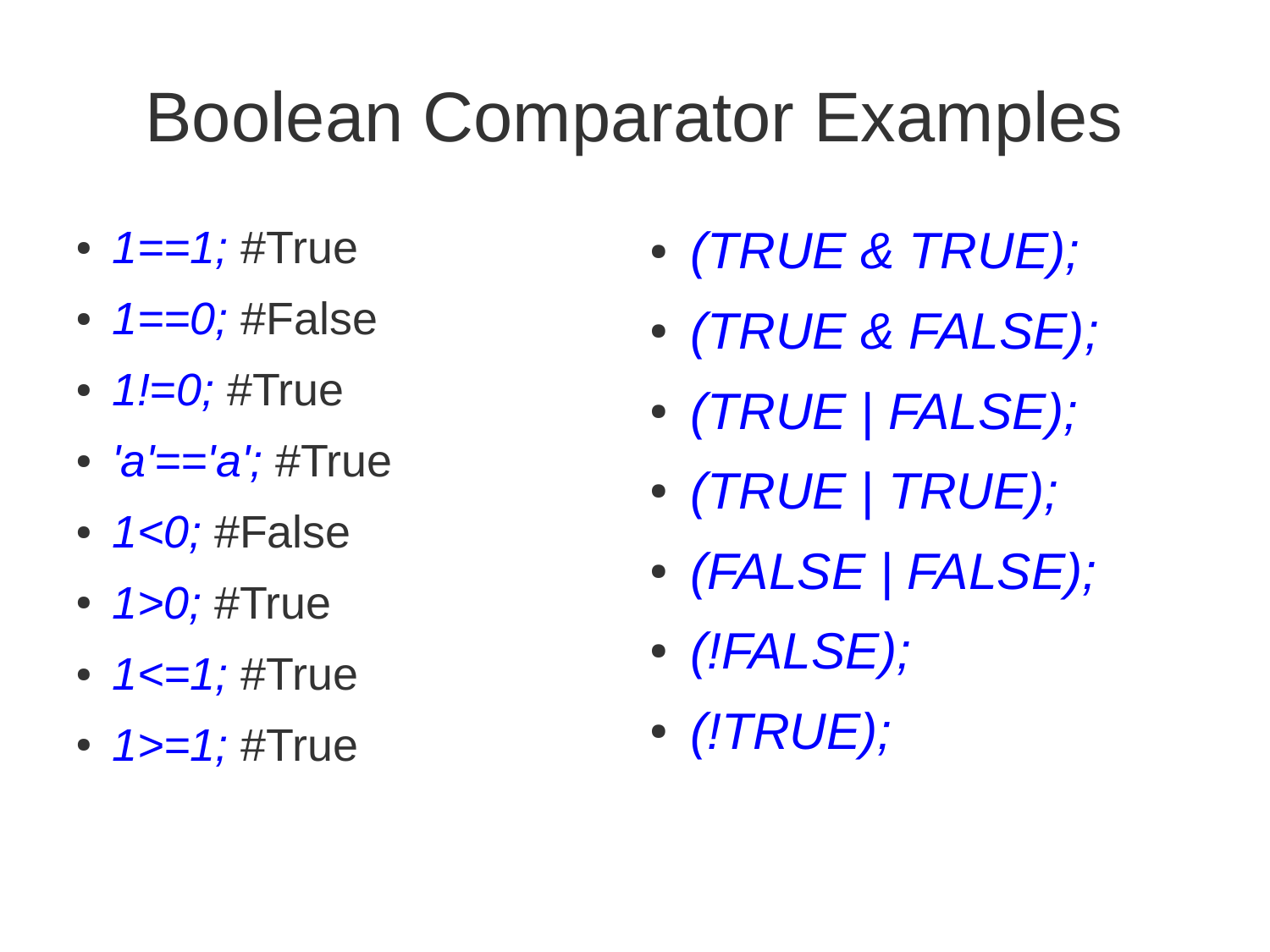# The Humble If() Statement

- "Do this thing in braces if whatever I have in parentheses is true"
- *x<-10;*
- $\cdot$  *if(x==10){*
- ● *print("x is indeed ten");*
- *}*
- If you change the test condition OR the value you're testing so that it evaluates to false, it won't spit out the output from the true condition.
- The if () statement is usually paired with an else().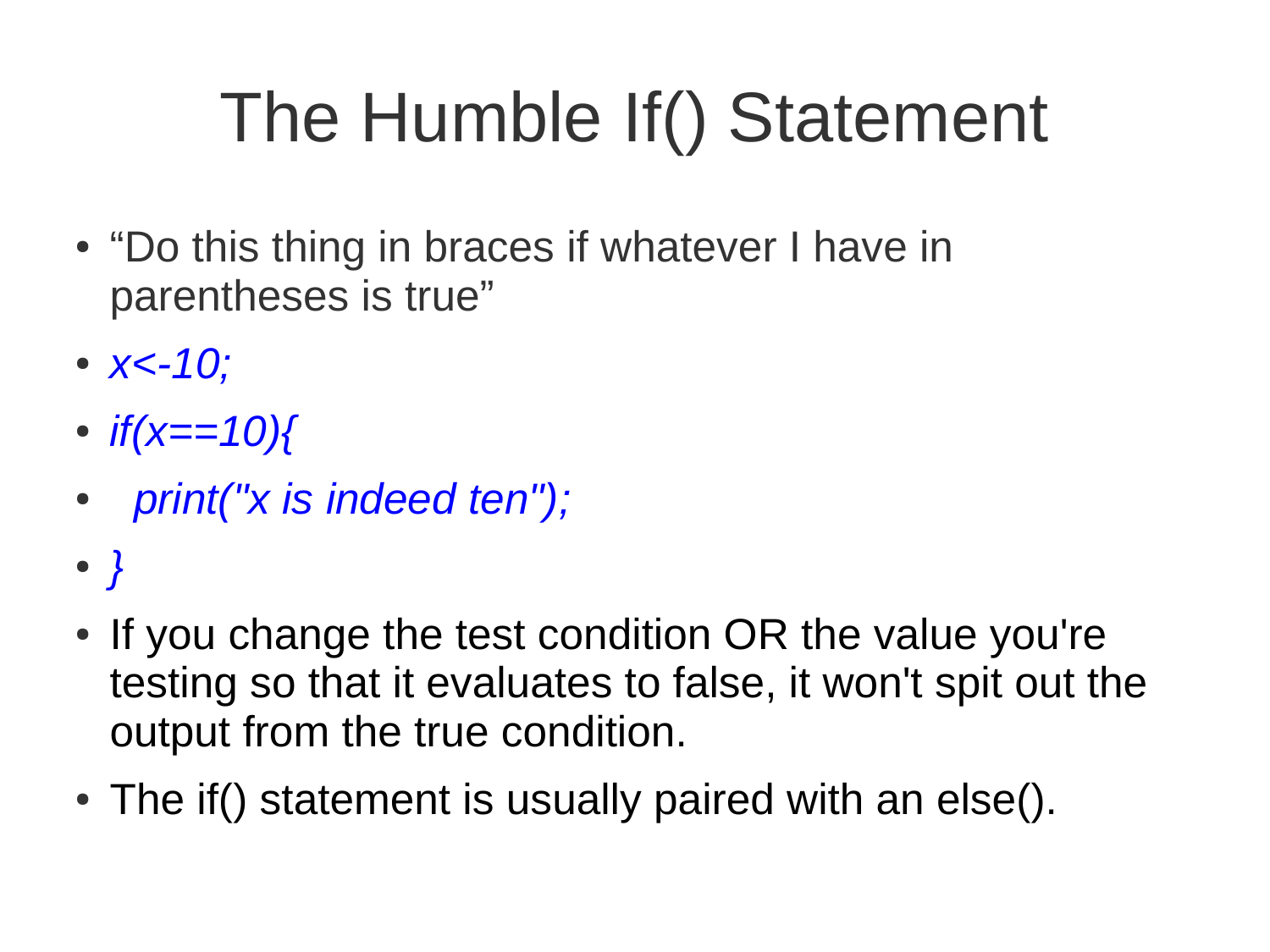# At long last else

- "if the condition for the if part isn't satisfied, do this thing instead"
- *a<-5;*
- *if(a==5){*
- ● *print("Yep. It's a five.")*
- *}else{*
- ● *print("Your contrived demonstration did not satisfy the if() condition");*
- *}*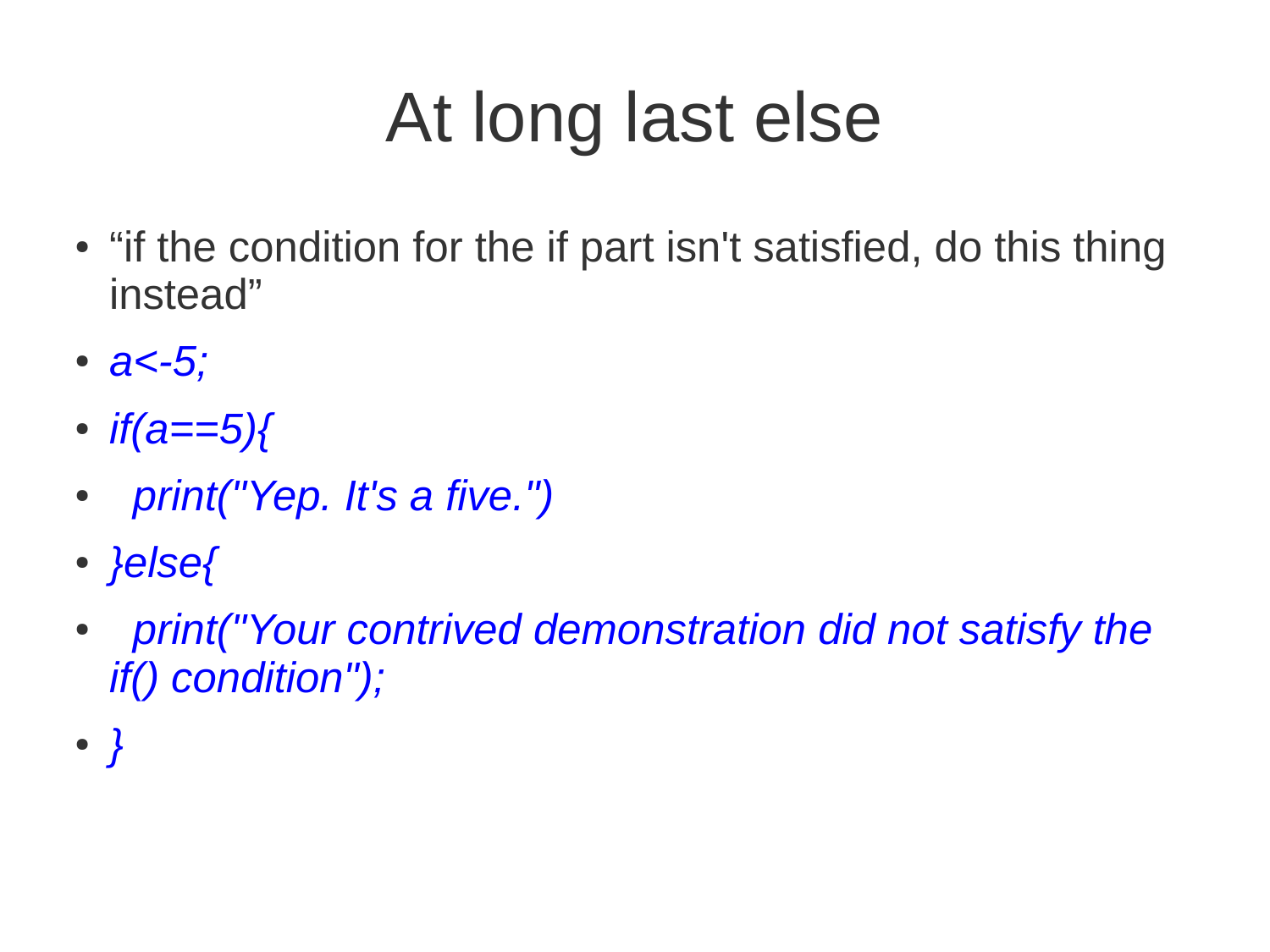## Well that's pretty boring...

- ...yeah, but it illustrates the mechanics. Let's make a function and cover a new arithmetic operator, because that sounds way less boring (by comparison)!
- %% (modulo / modulus) does integer division and returns the remainder – 10%%3 should return 1, for example
- The code's a bit bulky so it's on the next slide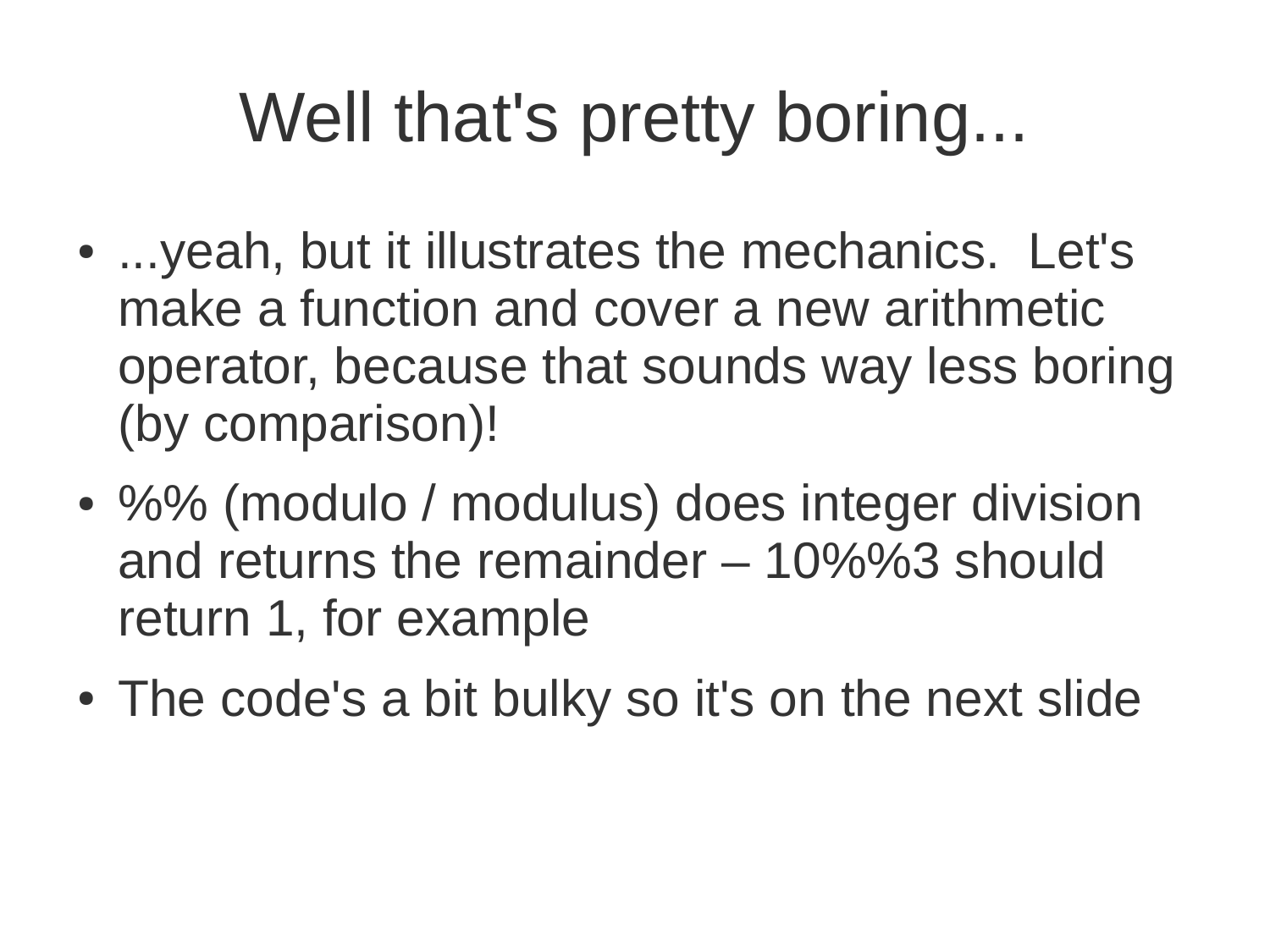## That next slide I mentioned

- *EvenOrOdd<-function(inputValue){*
- ● *if(inputValue%%2 == 0){*
- ● *print(paste(inputValue,"is even.",sep=" "));*
- ● *}else{*
- ● *print(paste(inputValue,"is odd.", sep=" "));*
- ● *}*
- *}*
- *EvenOrOdd(5);*
- *EvenOrOdd(6);*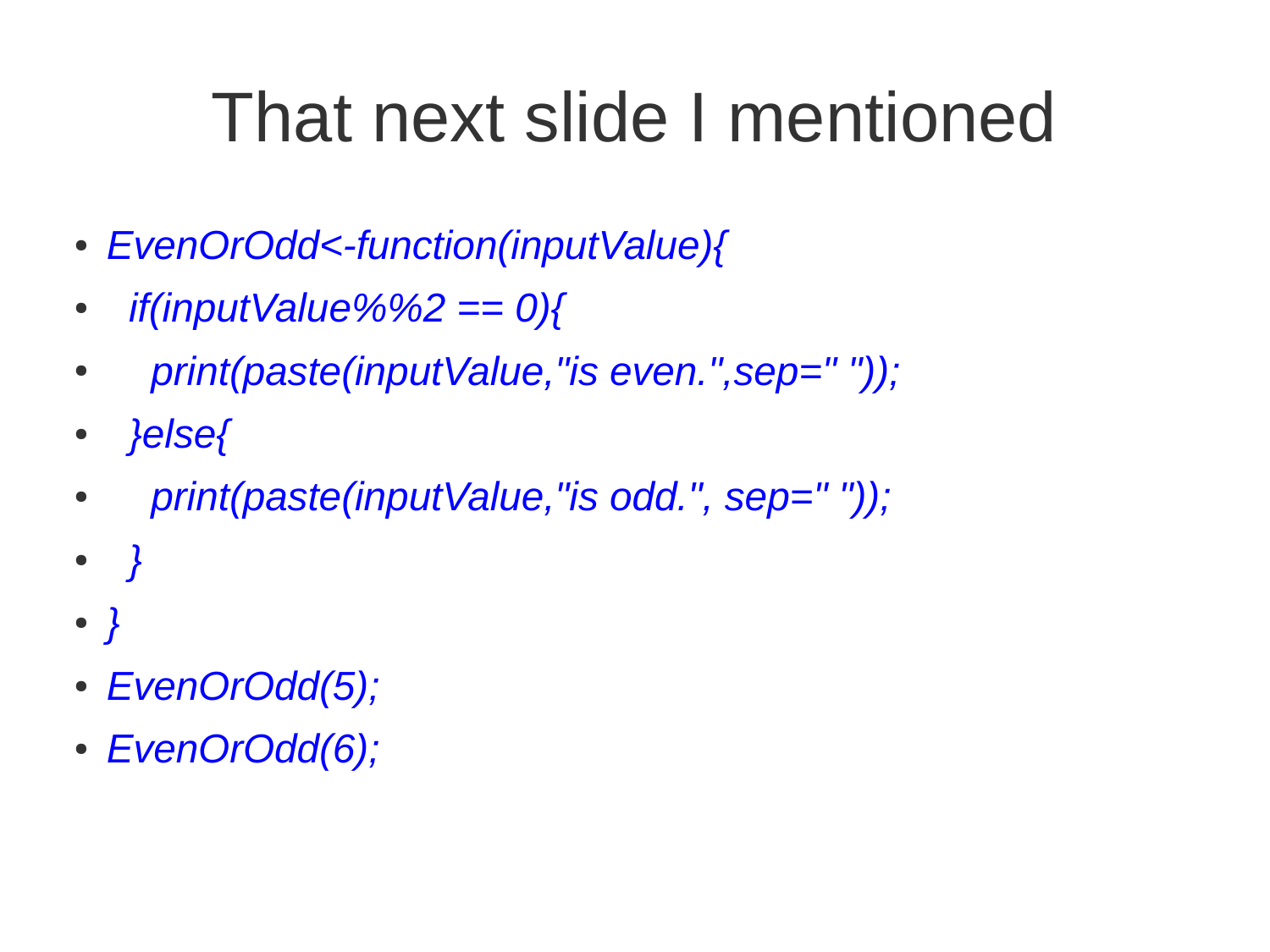# Other Nifty Tricks With If/Else

- *p<-0;*
- *p<-ifelse(p=="not\_potato","potato","not\_potato");*
- *z<-0;*
- $\cdot$  *if(z==0){*
- ● *print("Z's zero, so do this thing.");*
- *}else if(z > 0){*
- ● *print("Z's bigger than zero, so do this thing.");*
- *}else if(z < 0){*
- ● *print("Z's smaller than zero, so do this thing.");*
- *}else{*
- ● *print("Wait, if it's not zero, and not larger or smaller...");*
- ● *print("WHY DID WE EVEN WRITE THIS PART?");*
- *}*
- It's generally good coding practice to ALWAYS have an ELSE, even if it's just empty or returns an error.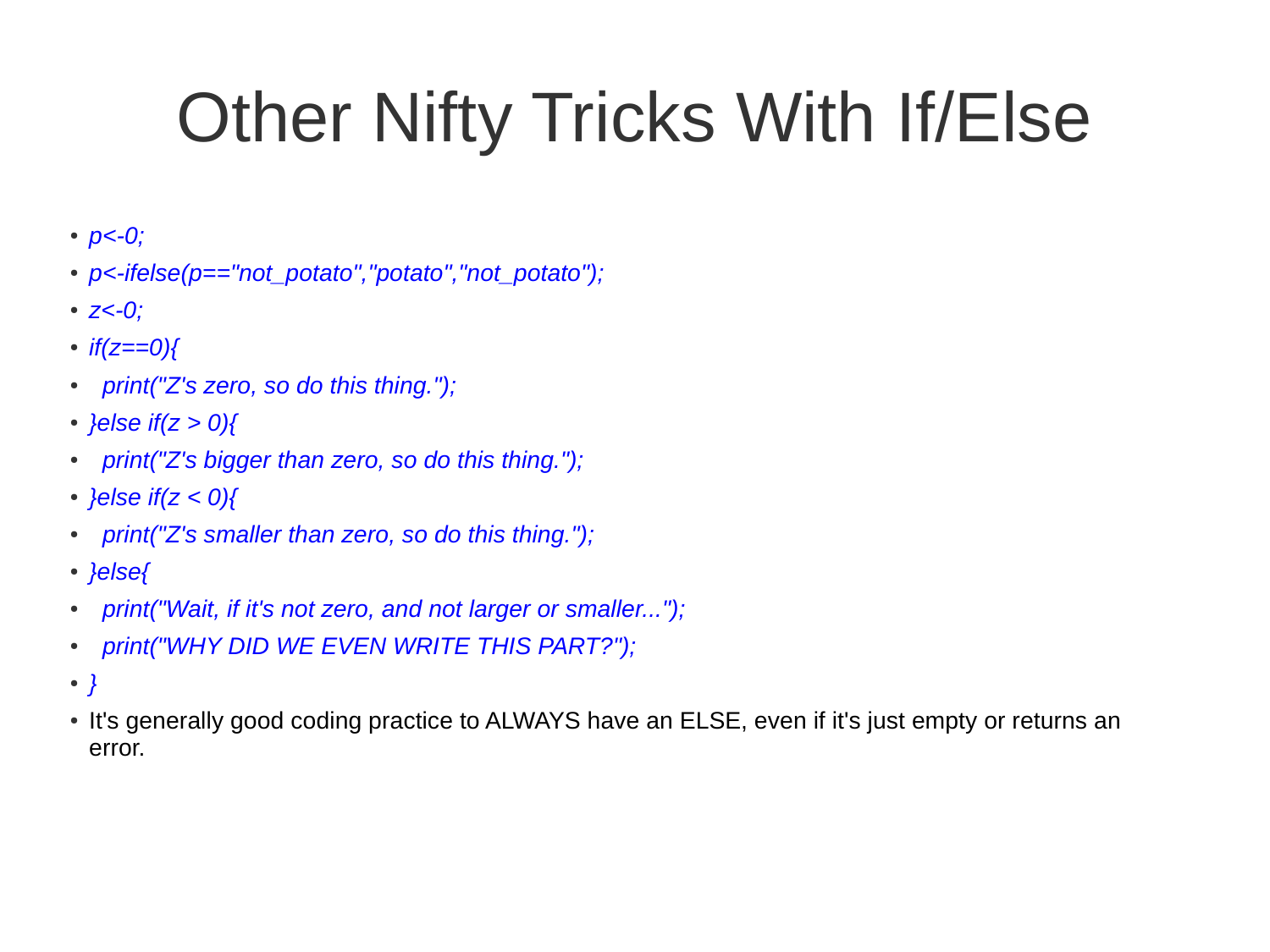## WARNING: LOOPS AHEAD

- Loops make it very easy to do repetitive things a tremendous number of times. DO NOT FORGET THAT THEY ARE POWERFUL.
- You can crash R or crash your computer with an infinite loop or a finite loop that uses too much memory.
- Be absolutely certain you know what you're doing if you do file I/O in a loop – you could destroy important stuff outside of R. Seriously.
- Consider yourself warned.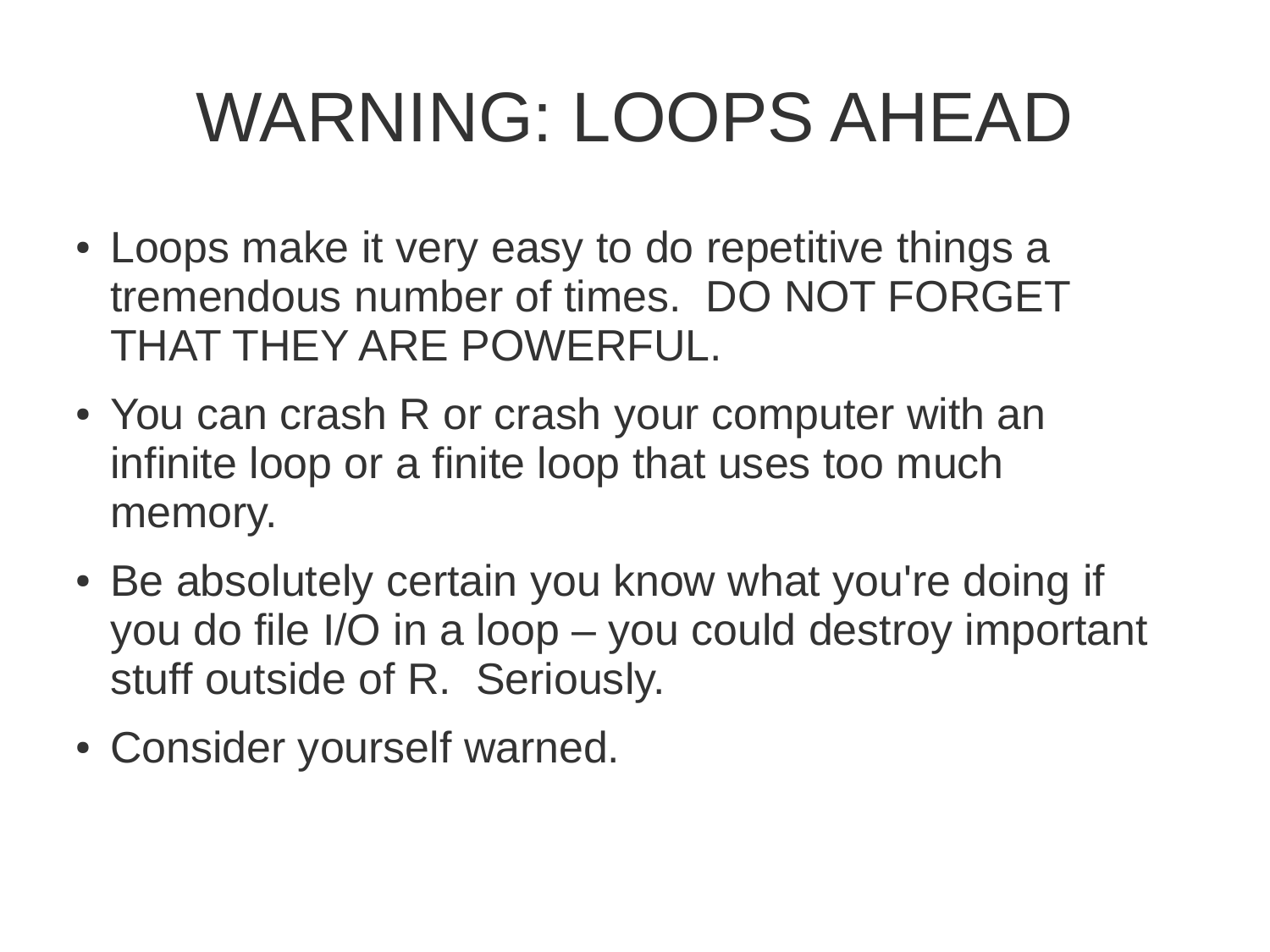# They're actually not that scary

- In most circumstances, you just need to make sure your code runs properly before you put it into a loop. Test the loop with a small amount of data before you let it run on a large amount of data.
- Efficiency increases inside loops are multiplicative, so be mindful of bloated code.
- Be prepared for frustrating errors that will make you feel great to fix.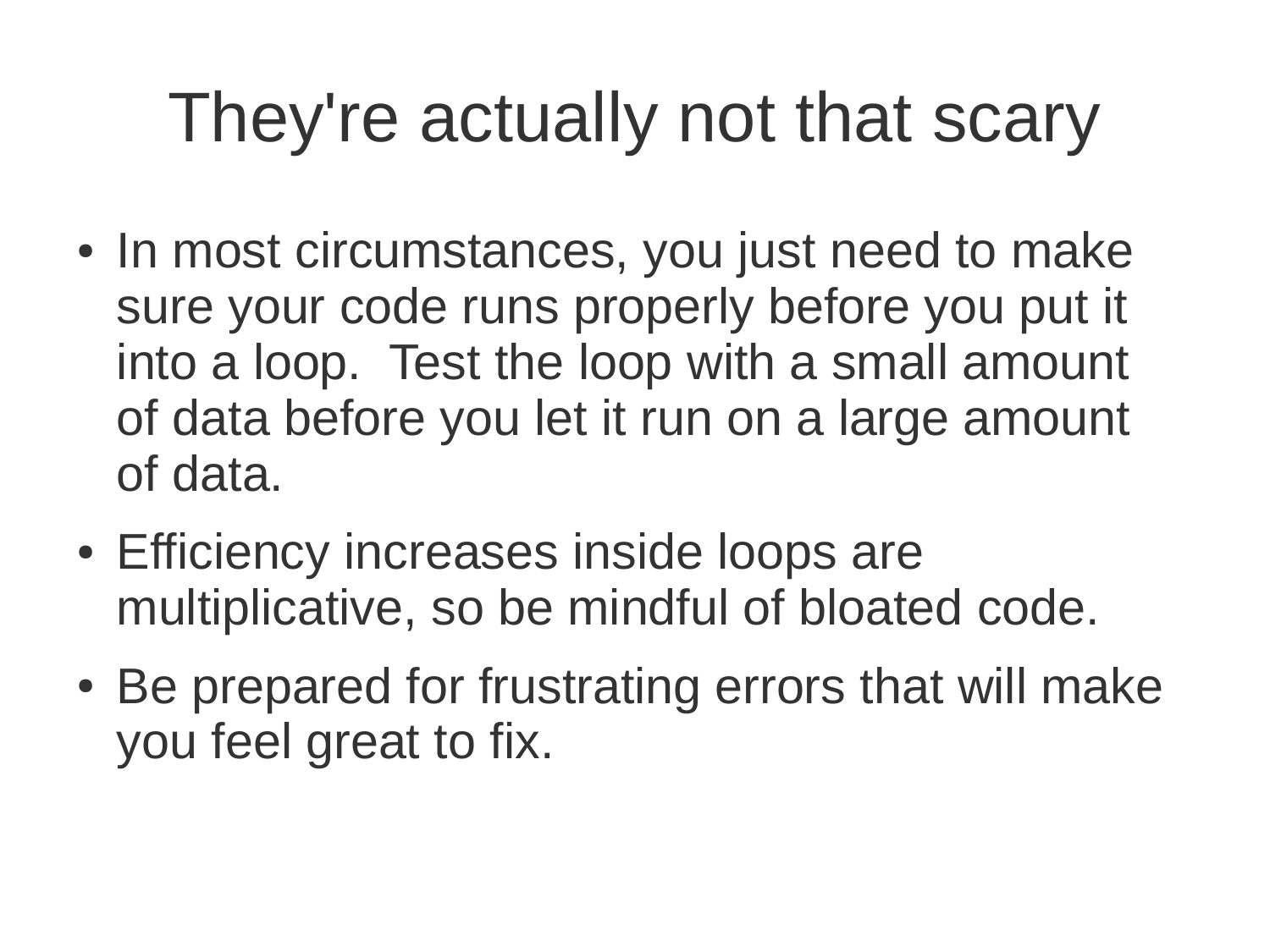# The For() Loop

- This is the easiest loop to visualize, the hardest loop to break things with, and will cover like 99% of your loop needs.
- For loops require a counter variable and a sequence in R. The next few slides will have several trivial examples before we get into real, useful examples.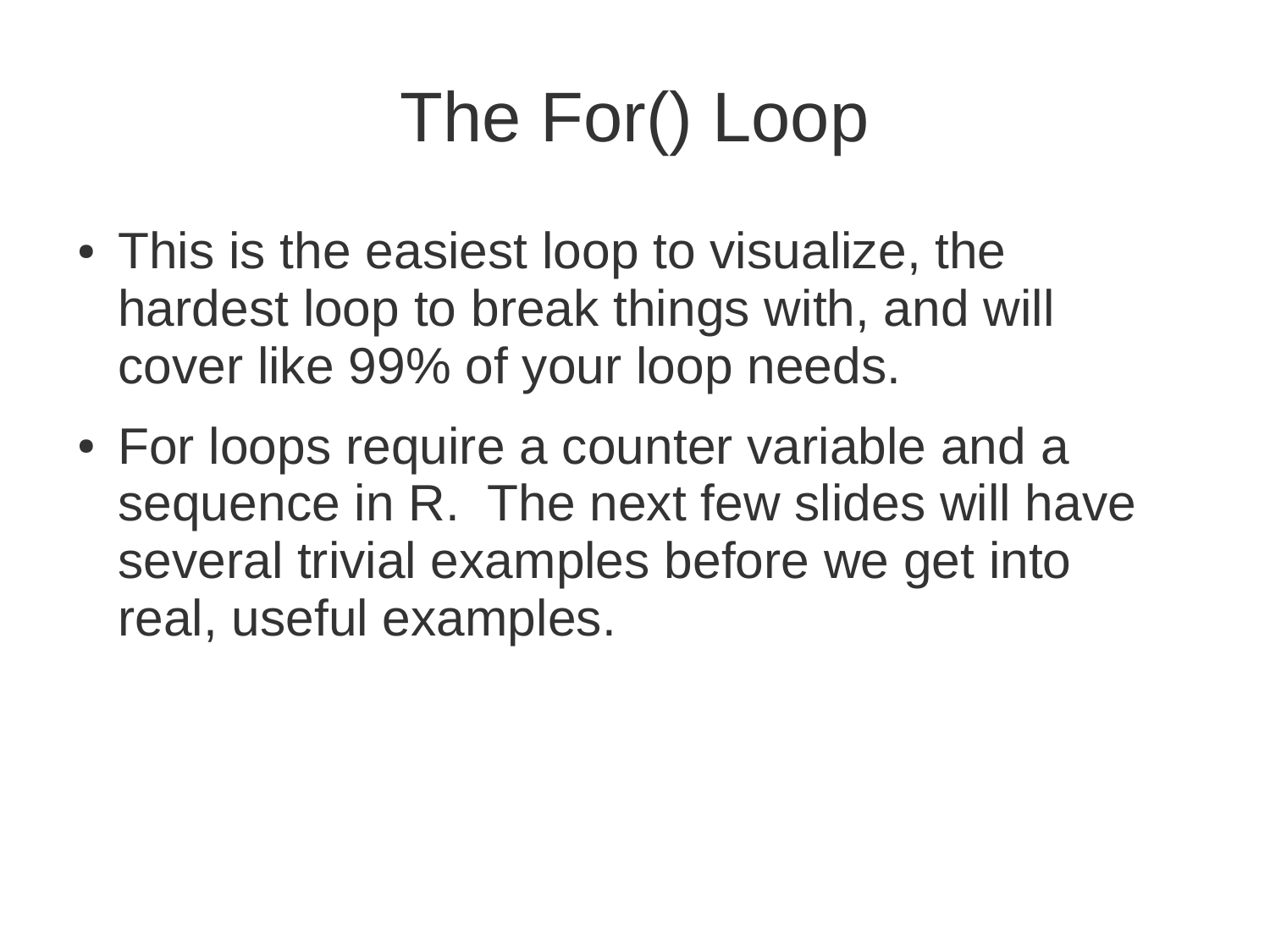# For() Loop Baby Steps

- *print(1);*
- *print(2);*
- *print(3);*
- *print(4);*
- *print(5);*
- For something simple like this, a for loop doesn't save us much time, but for something larger, it saves so much time.
- *for(i in seq(1:5)){*
- ● *print(i);*
- *}*
- *for(i in seq(1:100)){*
- ● *print(i);*
- *}*
- *for(i in seq(from=0, to=1000, by=100)){*
- ● *print(i);*
- *}*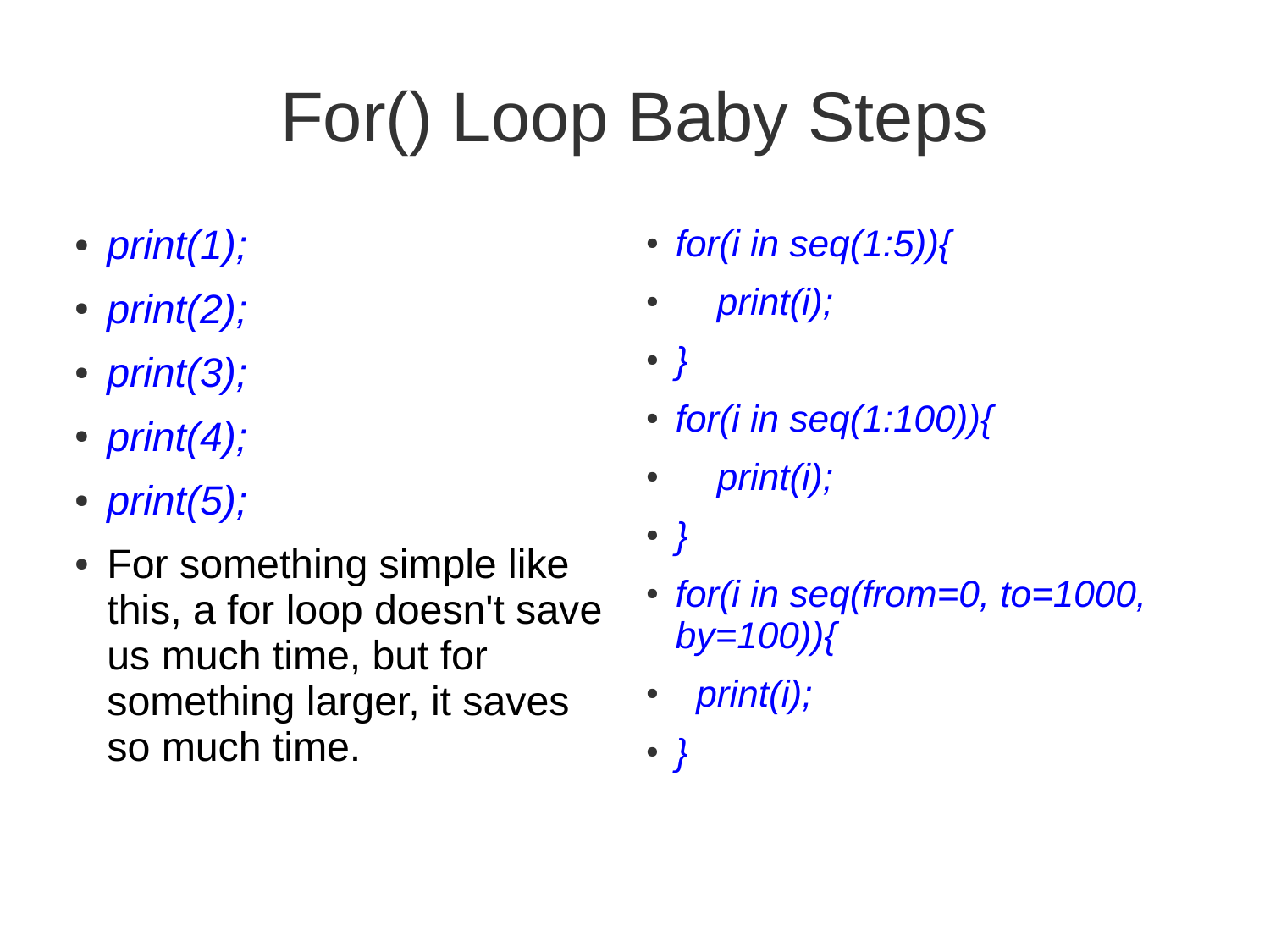# Pffft...that still doesn't seem helpful.

- Oh yeah?
- *subNum<-seq(1:1000);*
- *subNum[473]<-4730;*
- *for(i in 1:length(subNum)){*
- ● *if(subNum[i]>1000 | subNum[i]<0){*
- ● *subNum[i]=NA;*
- ● *print(paste(i,"had an error!",sep=" "));*
- ● *}*
- *}*
- Boom! You just changed a value that's impossible to NA so it's flagged properly for your analysis AND had R spit out a message to let you know what value(s) had a problem.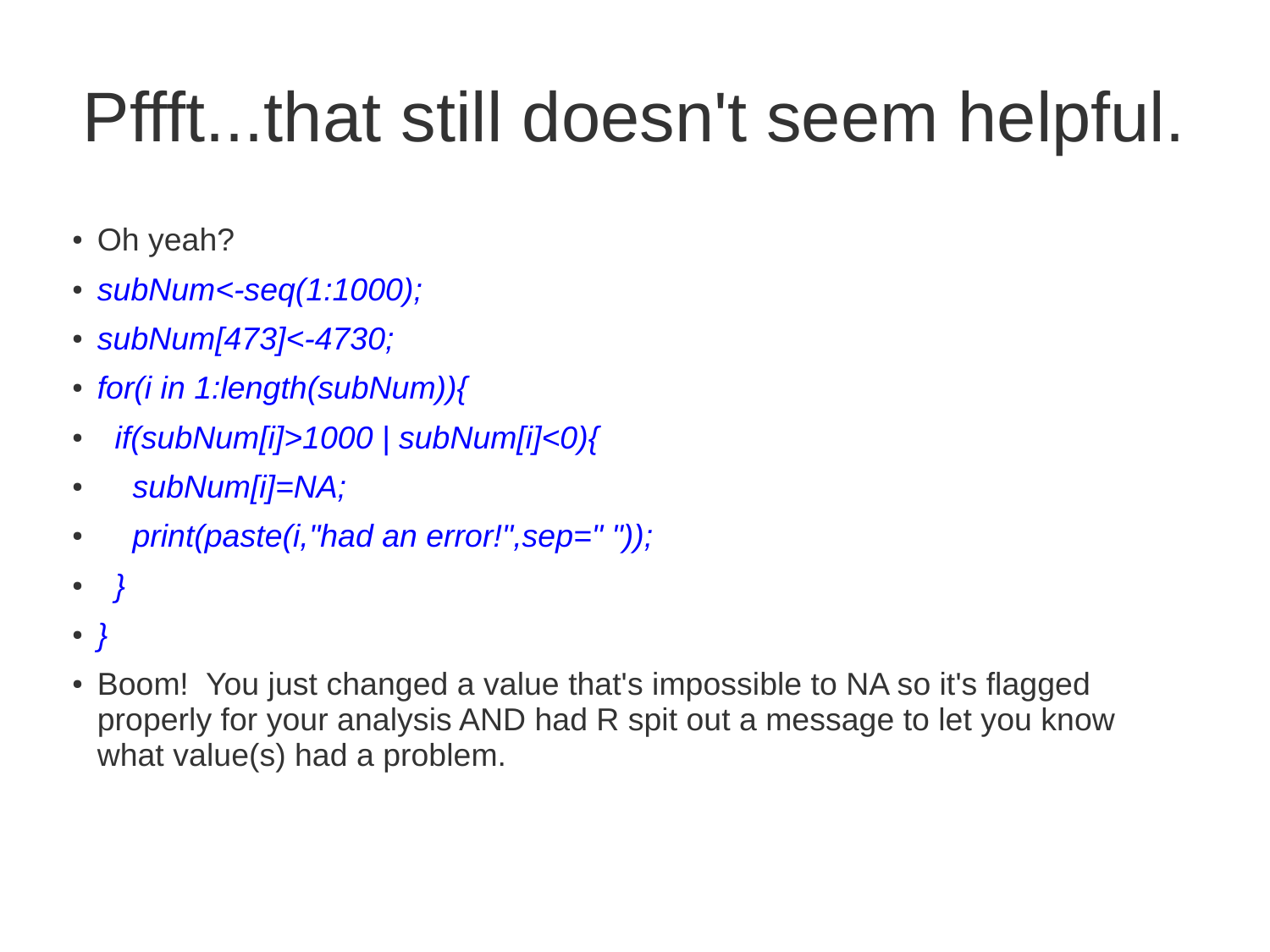# Well, I guess that could be helpful...

#### • Make this big fake dataset:

- *set<-data.frame();*
- *currentRow = 1;*
- *for(i in 1:10){*
- ● *for(j in 1:10){*
- ● *for(k in 1:10){*
- ● *set[currentRow,1]<-currentRow;*
- ● *set[currentRow,2]<-i;*
- ● *set[currentRow,3]<-j;*
- ● *set[currentRow,4]<-k;*
- ● *set[currentRow,5]<-rnorm(1,mean=100,sd=15);*
- ● *set[currentRow,6]<-rnorm(1,mean=100,sd=15);*
- ● *set[currentRow,7]<-rnorm(1,mean=100,sd=15);*
- ● *set[currentRow,8]<-rnorm(1,mean=100,sd=15);*
- ● *set[currentRow,9]<-rnorm(1,mean=100,sd=15);*
- ● *currentRow=currentRow+1;*
- ● *}*
- ● *}*
- *}*
- *names(set)<-c("SubjectNo","Cond1","Cond2","Cond3","IQ1","IQ2","IQ3","IQ4","IQ5");*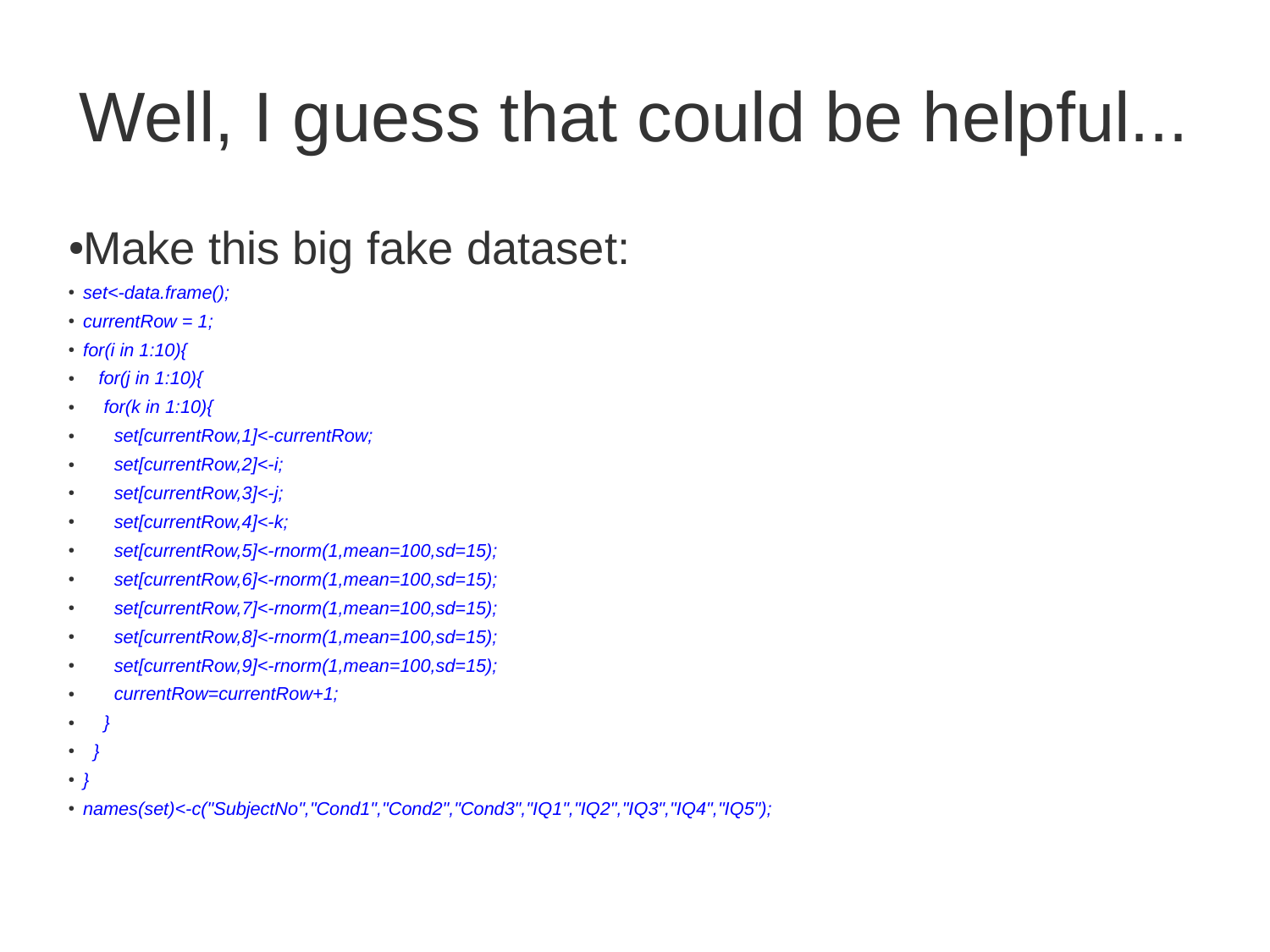## ...why are we doing this?

- *for(i in 1:nrow(set)){*
- ● *set[i,10]<-sum(set[i,5:9])/5;*
- ● *if(set[i,10]>105){*
- ● *set[i,11]="HIGH";*
- ● *}else if(set[i,10]<95){*
- ● *set[i,11]="LOW";*
- ● *}else{*
- ● *set[i,11]="AVG";*
- ● *}*
- *}*
- *names(set)[10:11]<-c("Mean","Group");*
- We can aggregate, encode, replace, and do a lot of other things in for loops that would otherwise be prone to error and highly time consuming.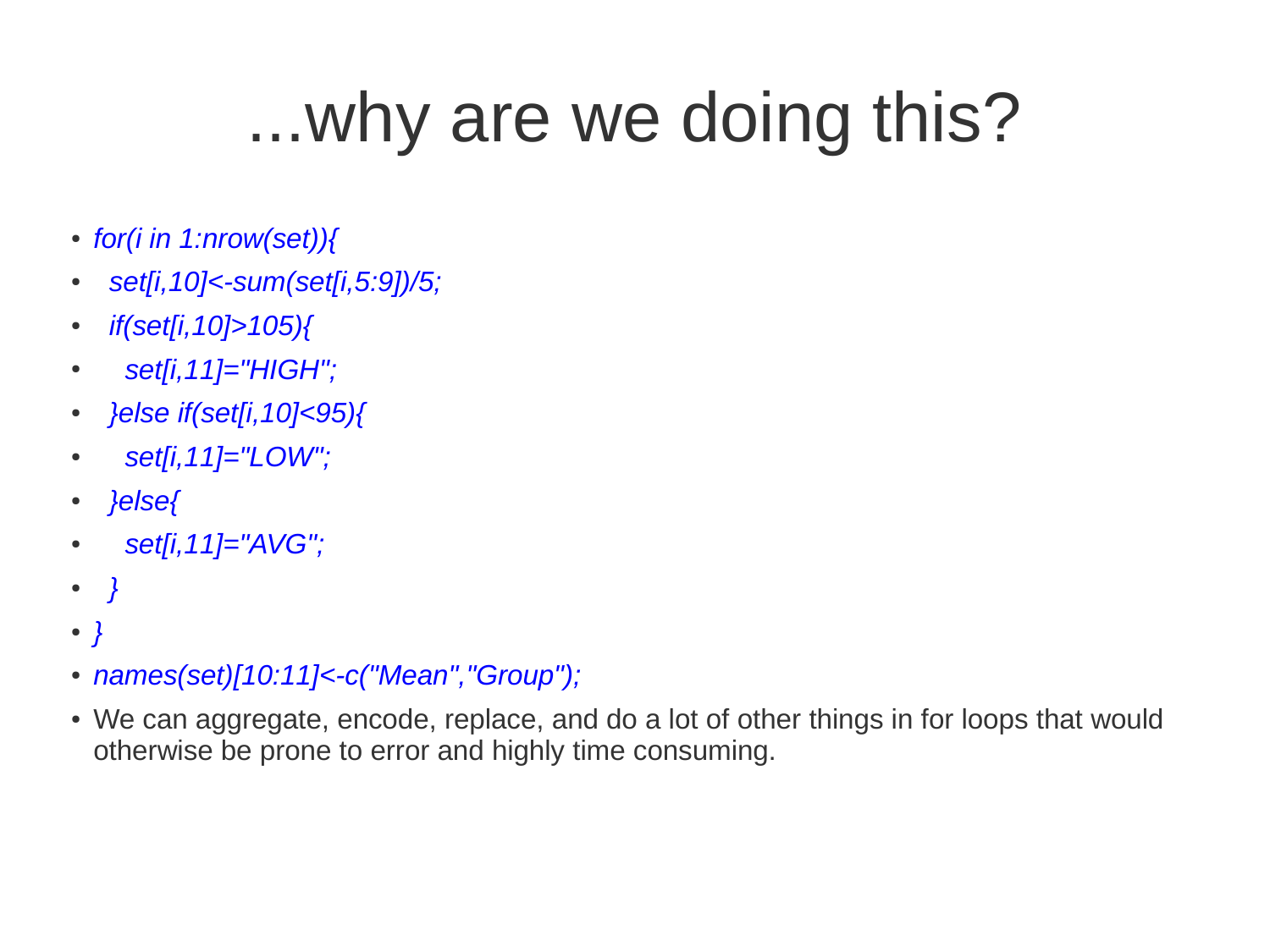#### Switch Case

- Works like if/else but does not perform boolean assessments
- Improved efficiency under some circumstances (not as good as switch case in other languages)
- *demoVariable<-'q';*
- *switch(demoVariable, a="Got a", b="Got b", c="Got c", "Got something else.");*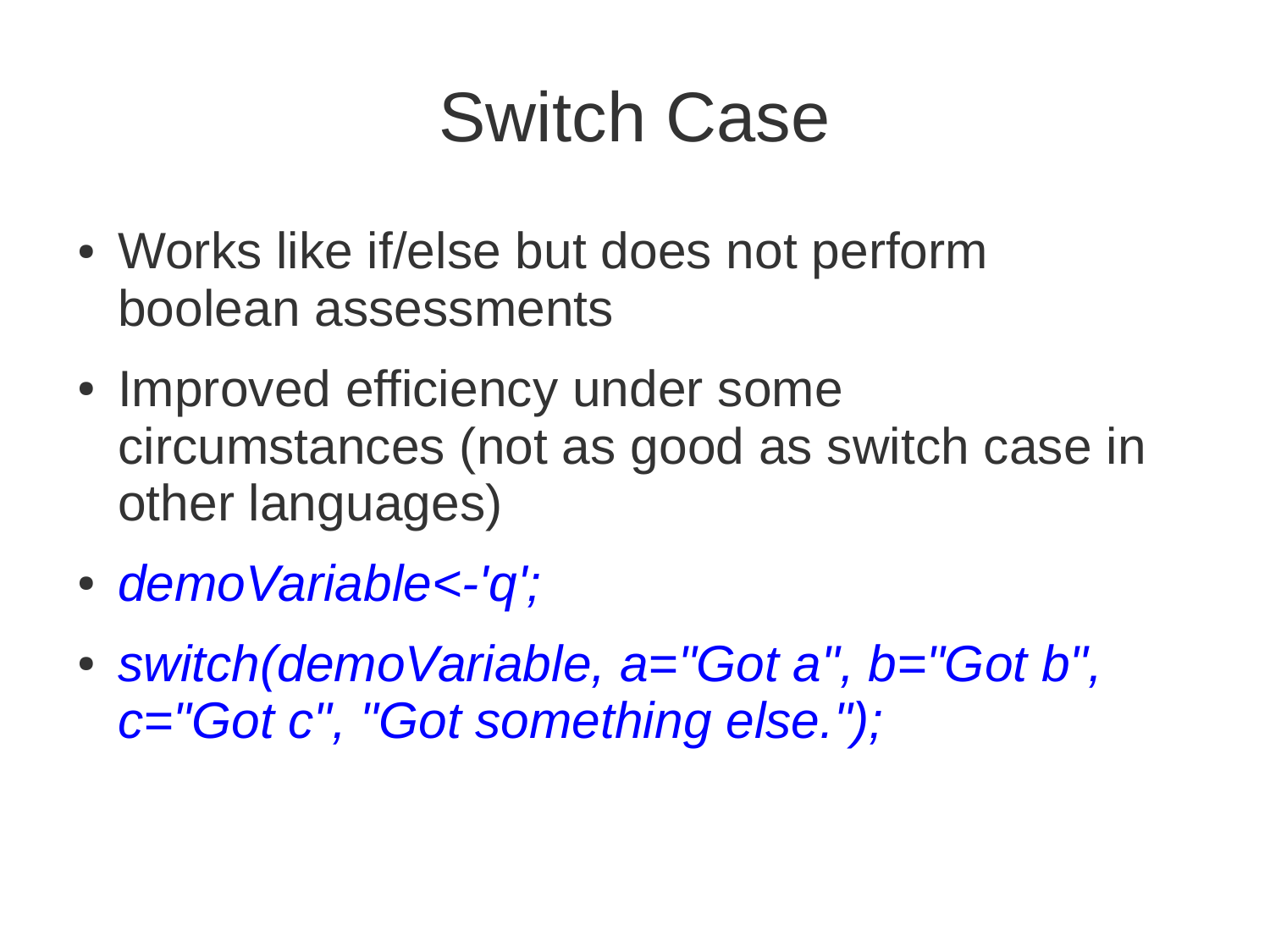# Sapply / Lapply

- Applies function over specified object or range
- Generally prefer sapply() (neater output)
- *someNumbers<-data.frame(rnorm(1000,0,1),rno rm(1000,6,2),rnorm(1000,12,3.6));*
- *names(someNumbers)<-c("Group1", "Group2", "Group3");*
- sapply(someNumbers, summary);
- *lapply(someNumbers, summary);*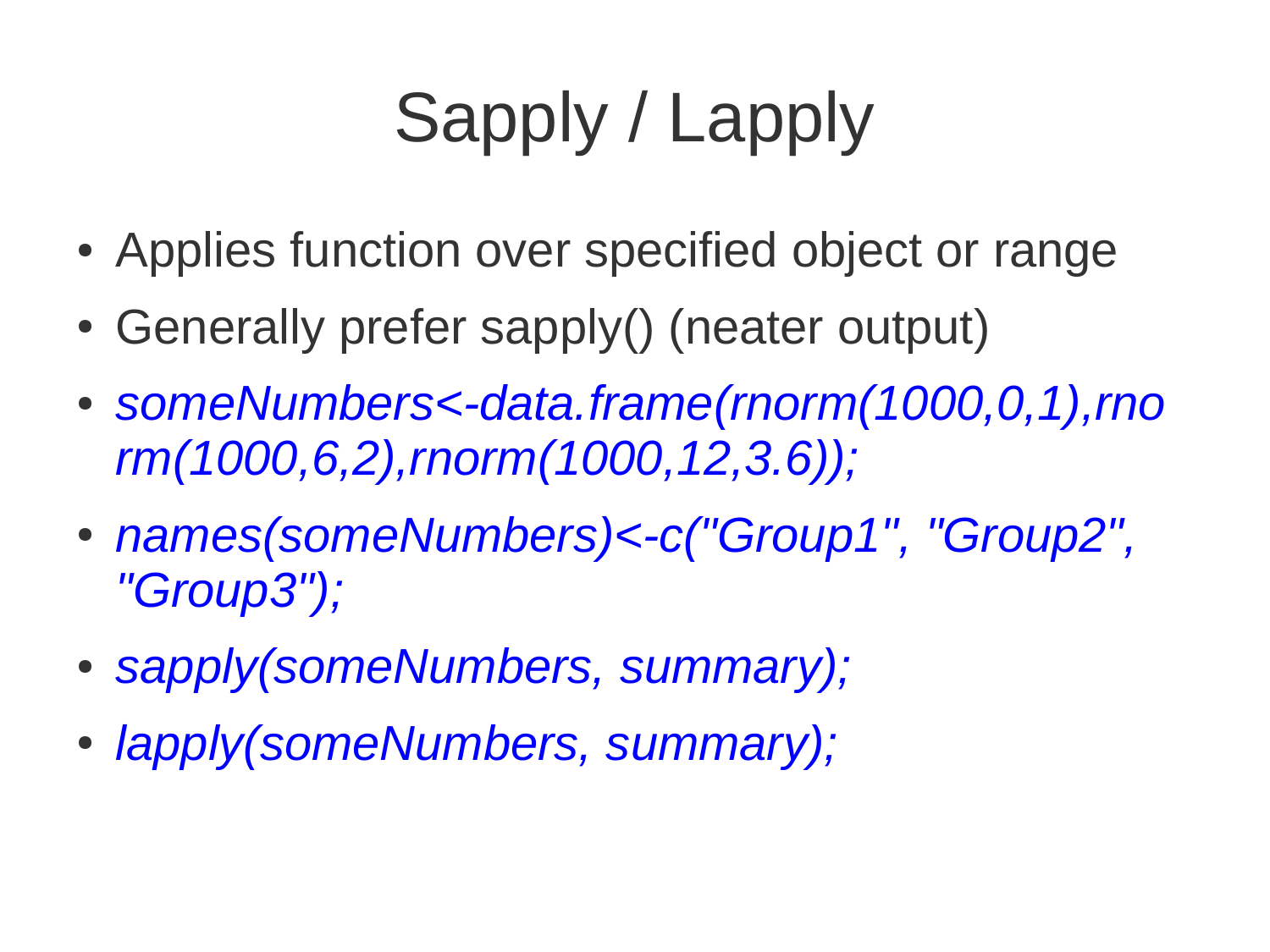#### Sequences and Repeat

- seq(from, to, by); rep(thingToRepeat, times);
- **seg(from=0, to=1000, by=20);**
- *rep(1,50);*
- *rep(seq(1,5),20);*
- Handy for encoding, generating simulation data, etc.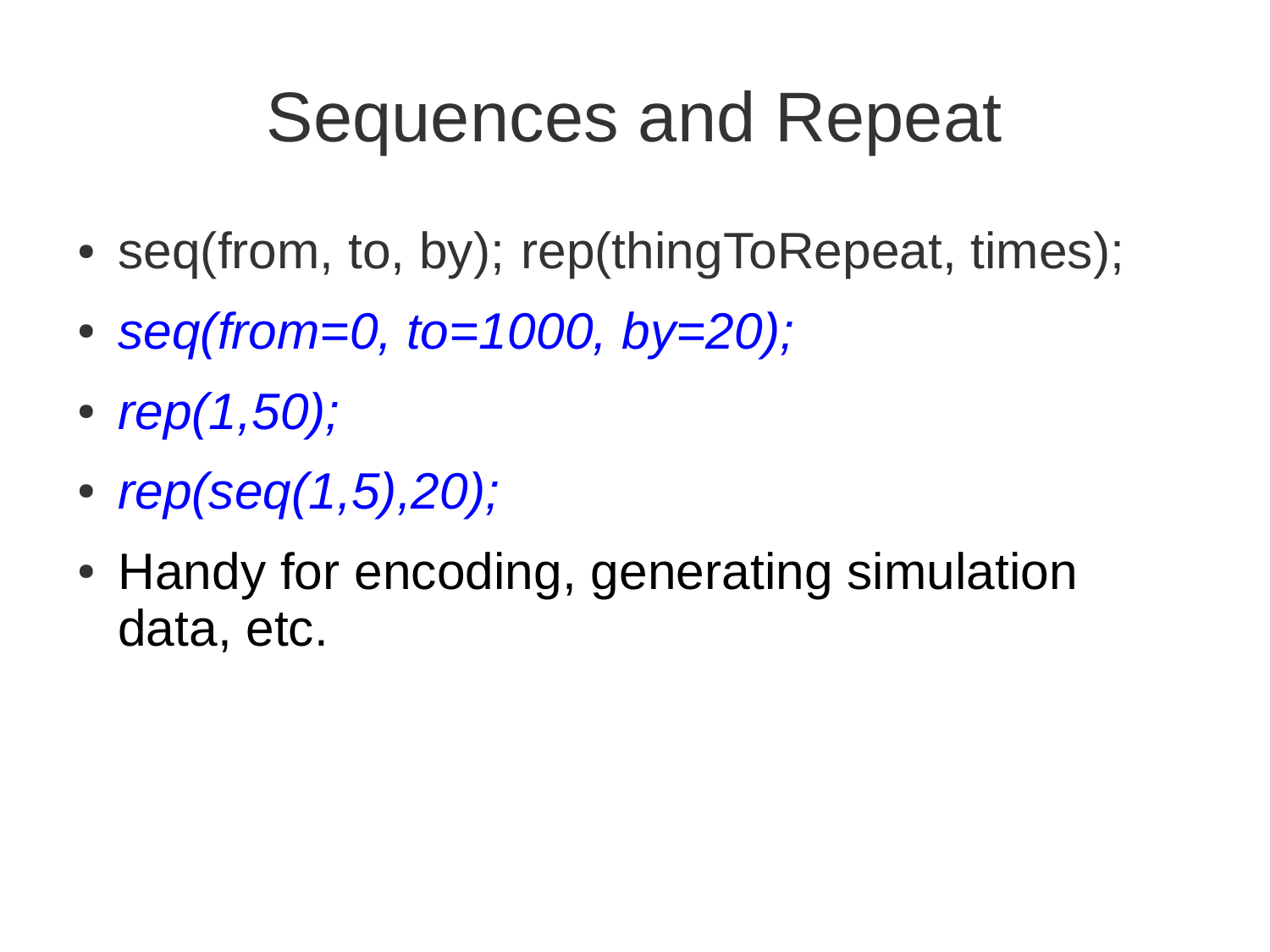# How do I get my info out?

- (Requires code from slide 21)
- *attach(someNumbers);*
- *output<-t.test(Group1, Group2);*
- *names(output);*
- *tVal<-output[[1]];*
- *tValue<-as.numeric(output[1]);*
- The last line grabs just the numeric value, which is handy
- This is essential for making custom functions, running identical tests on massive data collections, etc.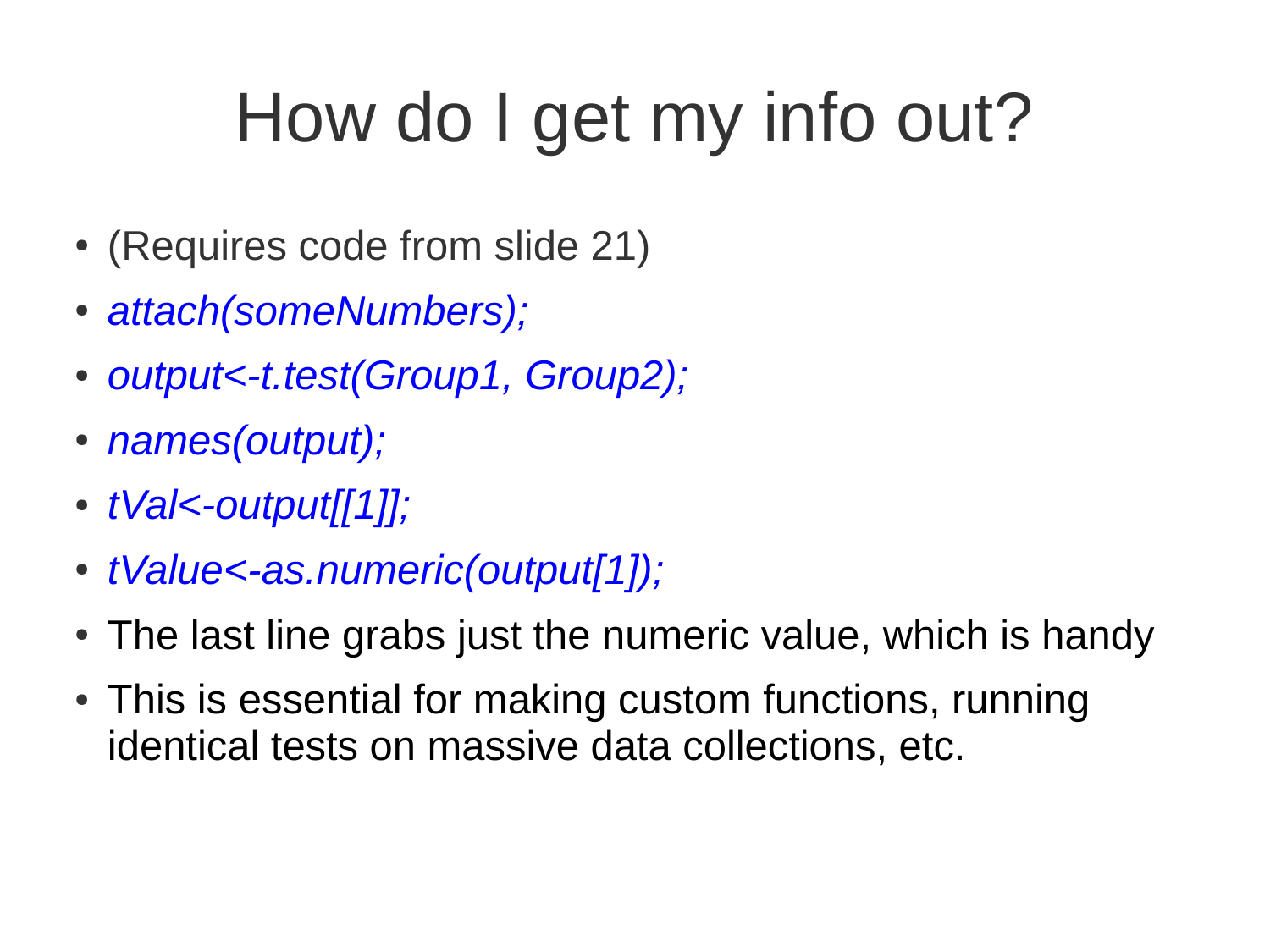# Saving yourself a lot of copy/paste

- *source(file=file.choose(new = FALSE));*
- *corOut<-all.correlations(someNumbers);*
- Use the first line to add the function in AllCorrelations.R to your script
- Second line runs it and stores the output
- Note that this script does not correct for multiple comparisons